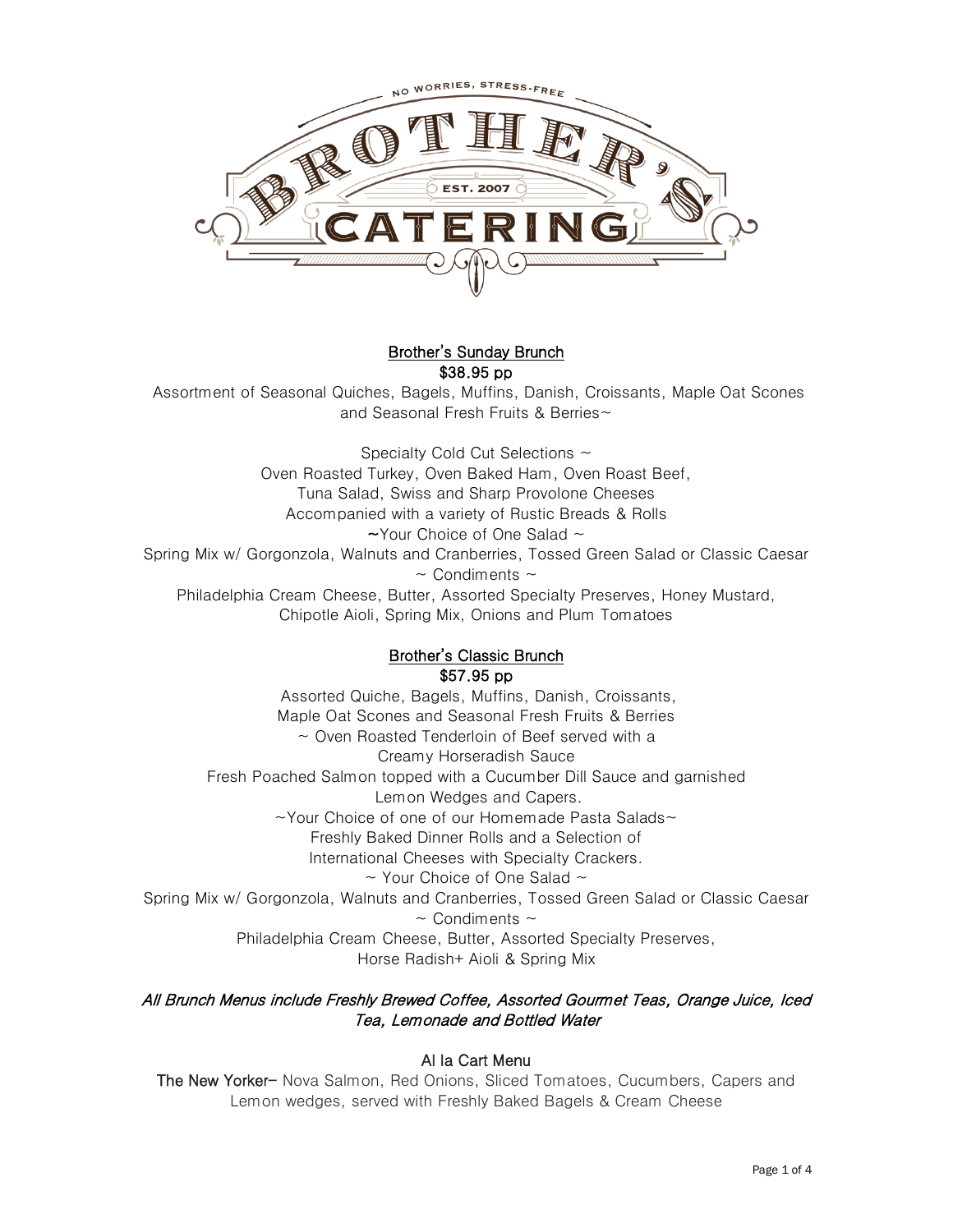### Poached Atlantic Salmon

w/ cucumber "scales," served with Tomato, Cucumber, Red Onion, Capers, Lemon Dill Yogurt sauce and dark breads. \$225.00 10 people

# Roasted Beef Tenderloin

Beef tenderloin w/ Rosemary &Garlic roasted rare and served with Sautéed Onions, Creamy Horseradish sauce and mini rolls. Small feeds up to 6 people \$ 399 Medium feeds up to 10people \$ 499 Large feeds up to 12 people \$ 699

The Continental- Assortment of freshly baked Bagels, Croissants, Muffins and Danish served with Butter, Jam and Cream Cheese \$8.95 pp Festive Fruit Platter-Sliced seasonal Fresh Fruit \$9.95 pp Fresh Berries An assortment of seasonal Fresh Berries \$9.95pp Yogurt Parfait- Low-fat Vanilla yogurt, Granola, and fresh Berries \$8.99 pp

Waffle Station-Chef manned waffle station featuring cooked to order Belgium waffles accompanied by fresh strawberries, blueberries and blackberries, butter, maple syrup and whipped cream \$17.95 pp

Omelet Station-Chef manned omelet station featuring choice of: fresh eggs, egg whites, county ham, red peppers, chives, cheddar cheese, sweet onions, and mushrooms Includes Country breakfast sausage, Lancaster Bacon and Red Bliss home fries with trio pepper garnish \$17.95 pp

Breakfast Juices 100% fresh squeezed Florida orange juice. Also 10oz bottles cranberry, apple, and Florida orange \$3.95 pp

Coffee Service \$3.00 pp

Brother's Sandwich Selections:

(All sandwiches available as a wrap upon request)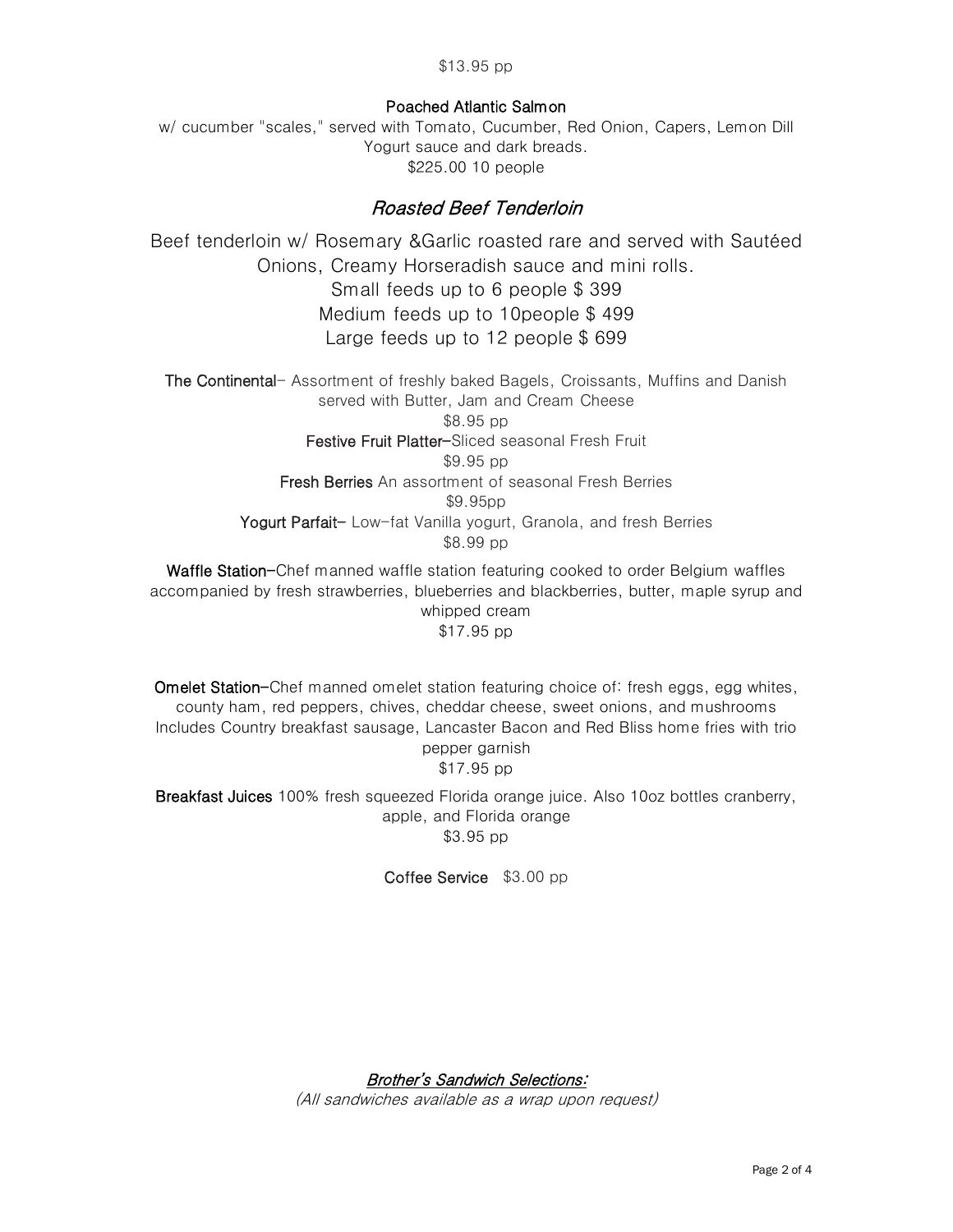Brother's Italian Classic Hoagie Sharp Provolone, roasted red peppers, sweet sopressata, Genoa Salami & Capicola

Ham and Swiss Country ham & imported Swiss

Roasted Turkey Roasted turkey breast & Cheddar

Turkey BLT Oven roasted turkey, vine ripened tomatoes, Vermont slab bacon & romaine

Chicken Cutlet Herb crusted chicken cutlet, roasted peppers, sharp provolone Chipotle Mayo

White Albacore Tuna Salad All white fancy albacore tuna with celery, fresh lemon juice & tiny bit of mayo

Roast Beef Roast beef with sharp cheddar & horseradish mayo

Beefsteak Tomato Mozzarella Fresh mozzarella, juicy beefsteak tomatoes & basil pesto mayo

Grilled Vegetable Wrap/Sandwich Baby eggplant, garden zucchini, roasted red pepper, basil pesto

Grilled Chicken Caesar Wrap Grilled chicken breast, romaine lettuce, shaved Locatelli cheese, homemade Caesar dressing

J&A Chicken Salad Shredded Chicken w/ Diced Apples, Currants & Celery

## \$ 12.95 pp

### Salad Selections

Tossed Green Salad-Spring Mix w/ Cherry Tomatoes, Cucumbers and Carrots with a Balsamic Vinaigrette Dressing

Classic Caesar Salad-Crisp Romaine Lettuce w/ Homemade Croutons

Spring Mix Salad -w/ Gorgonzola Cheese, Walnuts & Cranberries w/ Balsamic Vinaigrette Dressing

Roasted Beet Salad- Arugula with Roasted Beets, Blue Cheese, Melted Fennel with a Balsamic Vinaigrette dressing

Harvest Salad-Spring Mix, Candied Pecans, Dried Cranberries & Goat Cheese tossed with Balsamic Vinaigrette

Chopped Salad-Romaine, avocado, red onion, apple smoked bacon, Maytag blue cheese, tomatoes, blue cheese dressing

### \$8.95 pp

Hot Vegetable & Side Dishes Choice of Two Sides for \$9.99 Choice of Three Sides for \$14.99

**Starches**